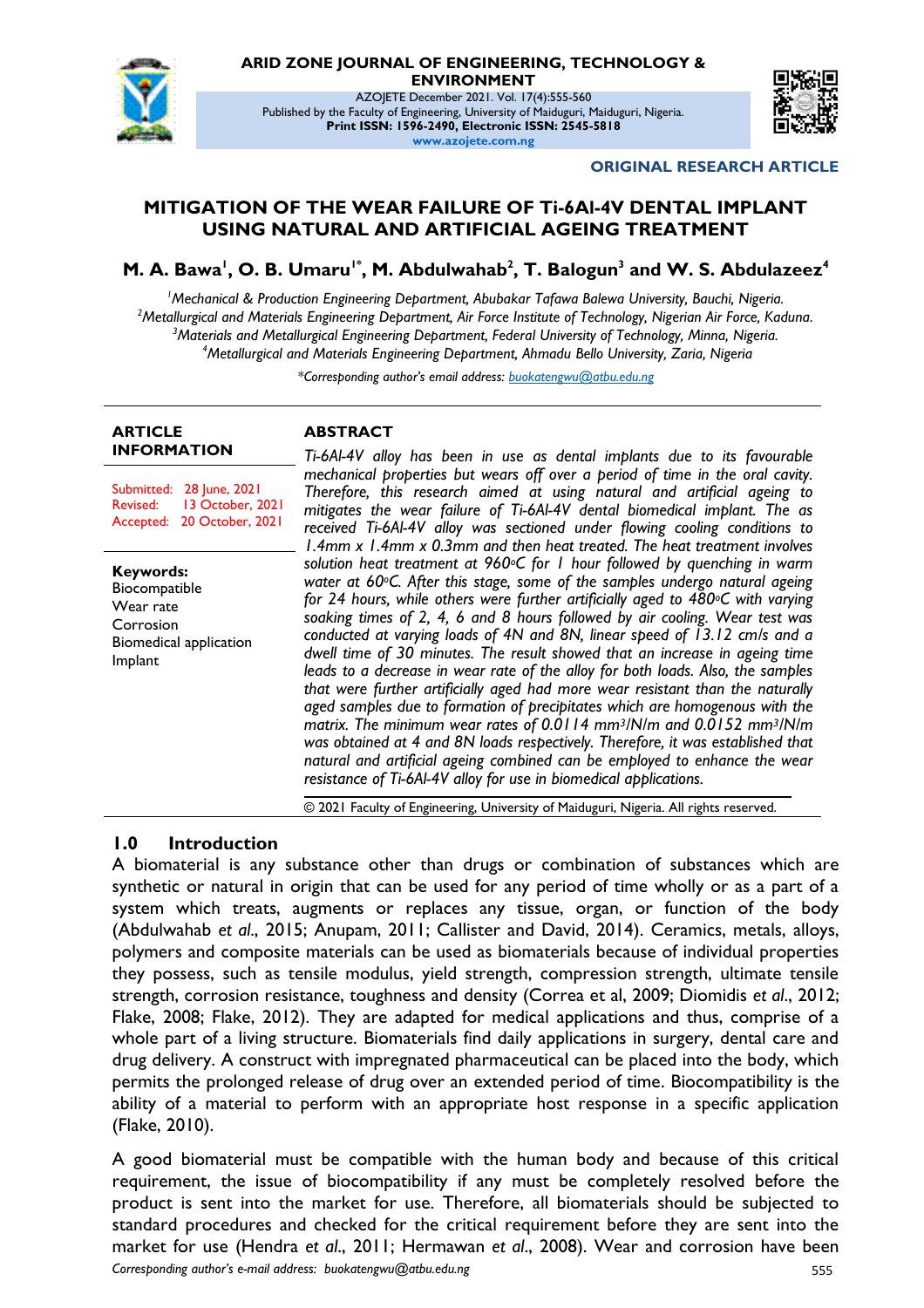*Bawa et al: Mitigation of the Wear Failure of Ti-6al-4v Dental Implant Using Natural and Artificial Ageing Treatment. AZOJETE 17(4):555-560. ISSN 1596-2490; e-ISSN 2545-5818, www.azojete.com.ng*

reported to be the primary reasons for the failure of implant elements (Hosam *et al*., 2017). The wear of biomaterials is a surface failure, such as abrasion and erosion, resulting from dynamic contact between two surfaces. For metallic biomaterials, wear is a major factor in controlling and determining its long-term clinical performance (Kevin, 2015). Biomaterials' wear occurs specifically due to the removal and deformation of a material's surface as a result of mechanical action of the opposite surface (Lee *et al*., 2009).

Titanium is one of the non-ferrous metals and it has about 60% of the density of steel (Li, 2013; Mariano *et al*., 2009). Titanium and its alloys have proven to be effective over the years in marine, aerospace, medicine, automobiles, missiles and energy industries (Mathew, 2000). The high strength, low weight ratio and outstanding corrosion resistance which are natural in titanium and its alloy have brought about a wide range of successful applications in various industries (Mavrogenis *et al*., 2009). Although titanium and its alloys have been in use over the years as implants, they have been found to degrade after a period of time due to wear (Mohammed *et al*., 2015; Mutlu and Christoph, 2012). Ti-6Al-4V has been in use as dental implants till date because of its favourable mechanical properties but wears off over a period of time in the oral cavity (Nikolopoulou, 2006). Many researchers have tried to find a possible solution to the wear-off of Ti-6Al-4V alloy as implant in the body as reported by Nitesh and Pivash (2012), but none have considered mitigating the wear failure of Ti-6Al-4V dental biomedical implant using natural and artificial ageing.

### **2. Materials and Method**

### **2.1 Materials and equipment**

The material used in this research is titanium alloy (Ti-6Al-4V) sourced from the Department of Chemical and Metallurgical Engineering, Tshwane University of Technology, Pretoria, South Africa. The equipment used include heat treatment furnace, weighing balance, hack saw, tribometer (wear test machine) and optical microscope. A Muffle electrical resistance furnace of capacity  $1200^{\circ}$ C was used for the heat treatment process. A tribometer)., weighing balance, hack saw, ball on disc tribometer from Shell laboratory in Ahmadu Bello University, Zaria-Nigeria of version 6.1.19 used for wear rate determination and a stereo microscope used for microstructural analysis.

### **2.2 Sample Preparation**

The Ti-6Al-4V alloy with chemical composition as shown in Table 1 was sectioned under flowing cooling solutions to 1.4mm $\times$ 1.4mm $\times$ 0.3mm in accordance with Popoola et al., (2012) using a hack saw. The samples were then degreased, cleaned and properly dried.

|                    | Δ<br>гν    |          | ∽     | ⊢≏<br>╰       | ∼     |       |       |
|--------------------|------------|----------|-------|---------------|-------|-------|-------|
| 00(2)<br>o<br>7.0∠ | <b>D.I</b> | 4<br>T.U | 0.004 | <u>U. 160</u> | 0.106 | 0.008 | 0.002 |

Table 1: Chemical Composition of the As-received Ti-6Al-4V Alloy

# **2.3 Heat Treatment of Sample**

A total of 10 samples were charged into the furnace for the heat treatment which comprise of solution heat treatment (SHT) at  $960^{\circ}$ C for1hr. This was followed by careful monitoring of the temperature to ensure that it does not exceed the beta transus line of  $1000^{\circ}$ C which will cause a different phase transformation. Quenching in warm water  $(60^{\circ}C)$  was done, followed by natural and artificial ageing operations. Natural ageing was carried out on two samples at room temperature for 24hrs which represent the control samples. The remaining 8 samples were further artificially aged to  $480^{\circ}$ C for varying ageing times of 2, 4, 6 and 8 hours respectively and cooled in open air. The samples were then manually ground using different grade of silicon carbide abrasive papers and mechanically polished. Figure 1 shows the heat treatment cycle used.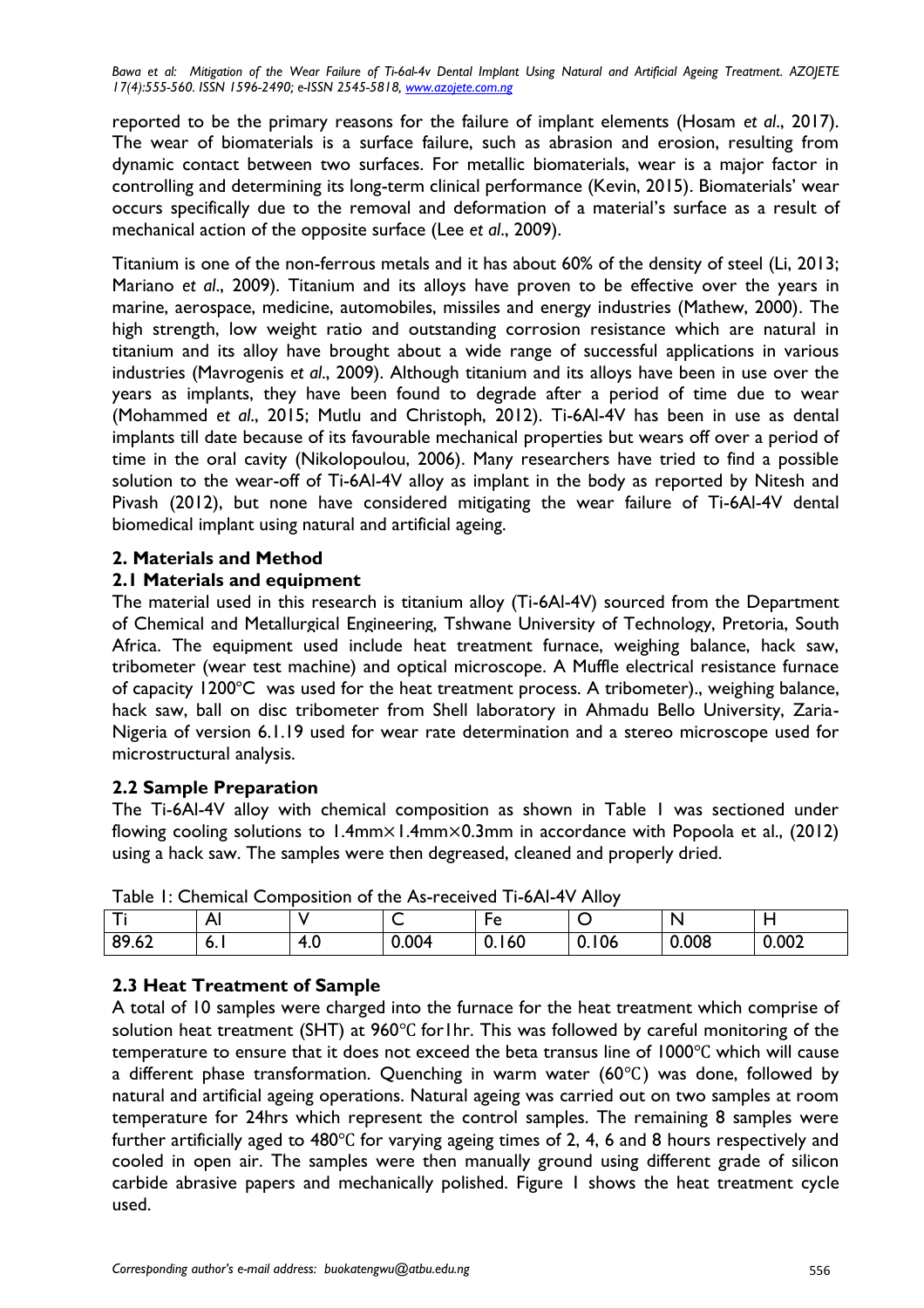*Arid Zone Journal of Engineering, Technology and Environment, December, 2021; Vol. 17(4) 555-560. ISSN 1596-2490; e-ISSN 2545- 5818; www.azojete.com.ng*



Figure 1: Schematic Heat Treatment Cycle Used Schematic Heat Treatment Cycle Used for the Heat Treatment Process

# **2.4 Wear Test**

The wear rate of the material was carried out on the surface of the coupons using a tribometer with a ruby ball as the abrasive medium. An applied load of 4N and 8N at a linear speed of 13.12 cm/s and a dwell time of 30 minutes was used. The mass loss for each sample was determined by finding the difference between the initial and final mass to generate the wear rate.

# **2.5 Worn Surface Examination**

The surfaces of the samples were ground using different grade of silicon carbide abrasive papers ranging from 320 to 1200 microns and polished mechanically to remove the oxide film that was formed on the surface in order to obtain a smooth on which wear test will be carried out. The surfaces of the samples were ground using different grades of silicon carbide abrasive papers ranging from 320 to 1200 microns and polished using one-micron size alumina polishing powder suspended in distilled water. The samples were placed on the stage and observed under the microscope. This was done using optical microscope (OPM) to determine the extent to which the surface integrity of the alloy was affected.

### **3. Results and Discussion**

# **3.1 Wear Rate of Samples Using Ageing Treatments**

The effect of increasing load of 4N and 8N on the abrasive wear is demonstrated in Figure 2. The control samples showed a wear rate of 0.0166 mm<sup>3</sup>/N/m and 0.027 mm<sup>3</sup>/N/m at applied loads of 4N and 8N respectively. Also, for samples that were artificially aged, wear rate decreases with increasing ageing time that is 0.0147 mm<sup>3</sup>/N/m to 0.0114 mm<sup>3</sup>/N/m for ageing times of 2 to 8 hours.



Figure 2: Variations of wear rate against ageing time for both the control and heat-treated titanium alloys

*Corresponding author's e-mail address: buokatengwu@atbu.edu.ng* 557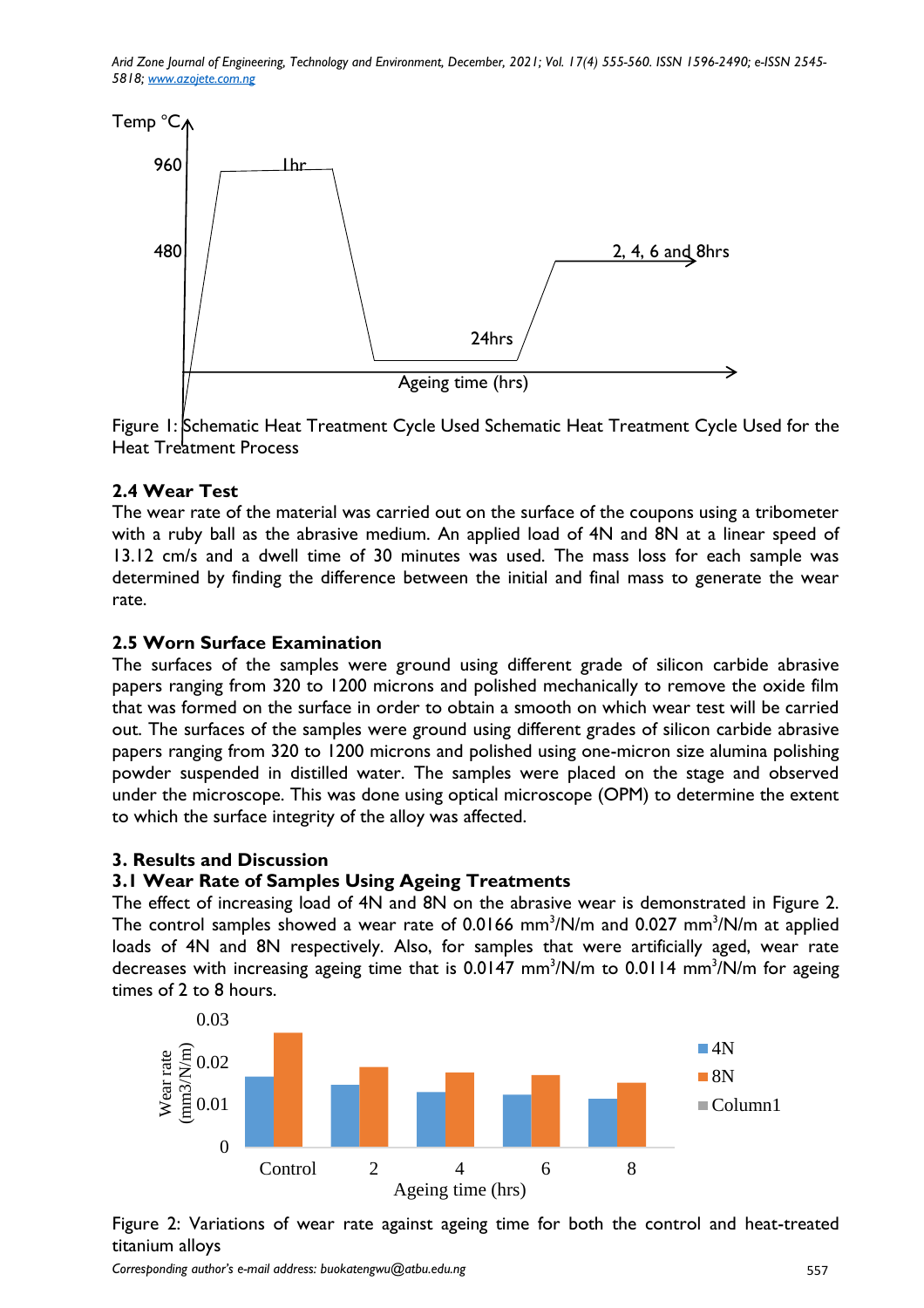*Bawa et al: Mitigation of the Wear Failure of Ti-6al-4v Dental Implant Using Natural and Artificial Ageing Treatment. AZOJETE 17(4):555-560. ISSN 1596-2490; e-ISSN 2545-5818, www.azojete.com.ng*

This decrease in wear rate may be attributed to the fact that at the ageing time of 2 to 8 hours, the  $\beta$ -phase precipitation increases with the increasing ageing time which leads to strengthening and hardening thereby causing a reduction in wear rate (Popoola *et al*., 2012). The highest wear rate for the artificially aged samples were observed at 2 hours of ageing time and the lowest at 8 hours ageing time. This may be attributed to the fact that at shorter soaking time of 2 hours, the precipitation of β-phase may not have taken place hence the material is said to be under aged (Reza and Gholam, 2011).

For samples that were artificially aged, wear rate decreases with increasing ageing time that is from 0.0189 mm ${}^{3}/$ N/m at 2 hours of ageing to 0.0152 mm ${}^{3}/$ N/m at 8 hours ageing. This decrease in wear rate may be attributed to the β-phase precipitate which increases with increasing ageing time, thereby causing strengthening and hardening of the alloy hence a reduction in wear rate (Roth *et al*., 2010; Schwarz *et al*., 2009; Wang *et al*., 2011).

### **3.2 Worn Surface Analysis**

The optical micrographs of the worn-out samples shown in Figure 3 indicate the degree of wear by the presence of deep scratches and delamination of material from the surface. This worn debris and delamination decrease as the soaking time increases from 2 to 8 hours.



Plate 3: Optical micrographs of the abrasive worn-out samples of Ti-6Al-4V alloy artificially aged at  $480^{\circ}$ C and soaked for (a) 2hrs (b) 4hrs (c) 6hrs and (d) 8hrs

# **4. Conclusion**

From the analysis above, it can be concluded that increasing the ageing time reduces the wear rate of the alloy under investigation. Also, artificially aged samples have better wear resistance than samples that were naturally aged and samples artificially aged at 8 hours of soaking time showed the maximum resistance to abrasive wear. Finally, the best wear resistance of the Ti-6Al-4V alloy is at 4N load application.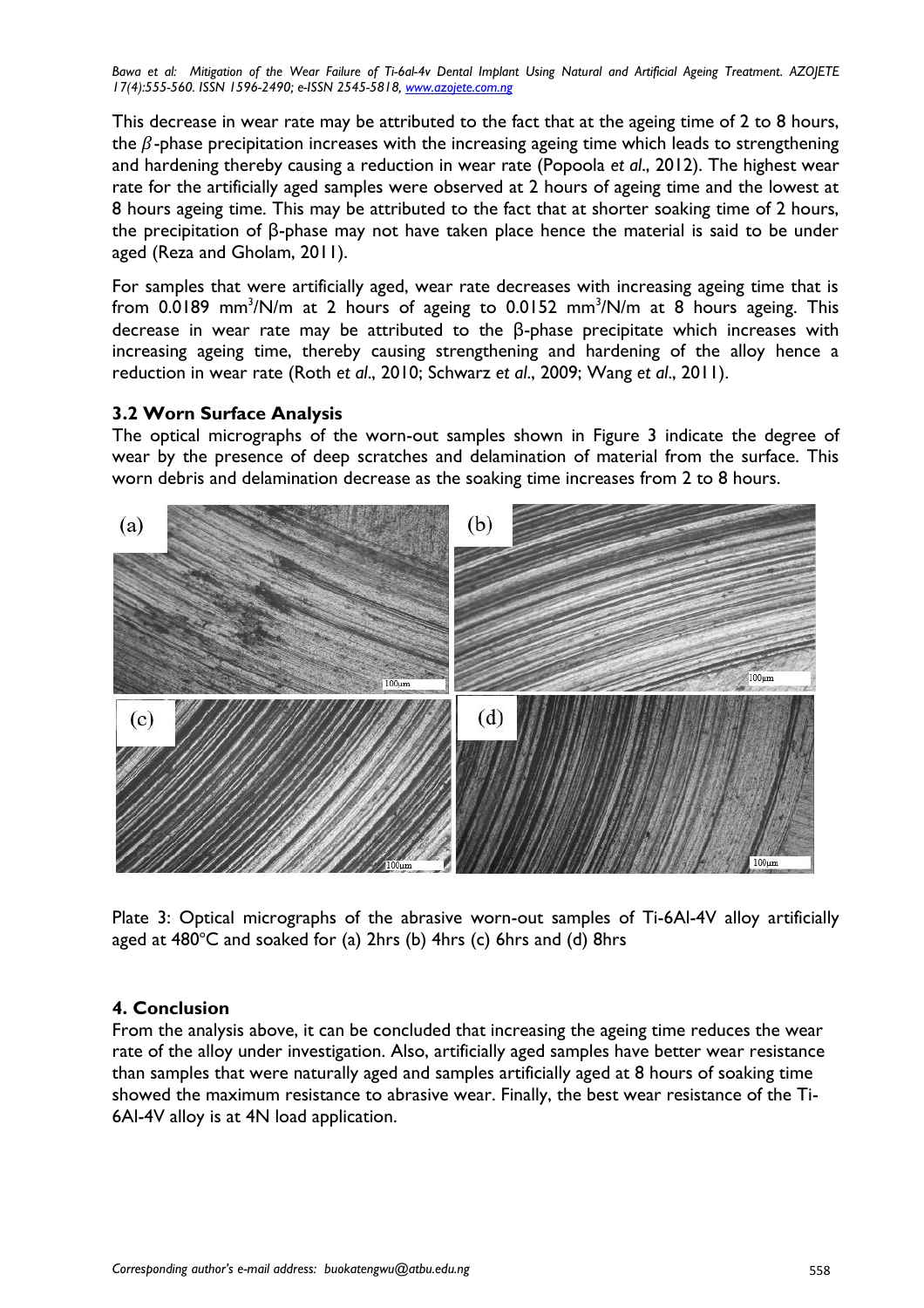*Arid Zone Journal of Engineering, Technology and Environment, December, 2021; Vol. 17(4) 555-560. ISSN 1596-2490; e-ISSN 2545- 5818; www.azojete.com.ng*

# **Reference**

Abdulwahab, M., Enechukwu, O., Aigbodiun, VS. and Yaro, SA. 2015. Mitigation of the wear failure of Ti-6Al-4V dental biomedical implant by isothermal treatment. Journal of Failure Analysis and Prevention*,* 15(6): 952-957.

Hendra, H., Dadan, R. and Joy, RPD. 2011. Metals for biomedical applications. Biomedical Engineering - From Theory to Applications. Fazel-Rezai, R. (ed.)., 1. London: IntechOpen, 411- 430.

Hermawan, H., Alamdari, H., Mantovani, D. and Dube, D. 2008. Iron-manganese: New class of degradable metallic biomaterials prepared by powder metallurgy. Powder Metal*,* 51: 38-41.

Hosam, AA., Magdi, MAI. and Tajammul, A. 2017. A study of mechanical properties of Ti-6Al-4V used as dental implant material. International Journal of Scientific Reports, 3(11): 288-291.

Kevin, L. 2015. Anatomy101 from muscles and bones to organs and systems, your guide to how the human body works. Massachusetts, Adams Media, U.S.A.

Lee, CK., Karl, M. and Kelly, JR. 2009. Evaluation of test protocol variables for dental implant fatigue research. Dental Material*,* 25: 1419-1591.

Li, DY. 2013. Corrosive wear. Springer Engineering Encyclopaedia of Tribology, New York: Springers Inc., 590-596.

Mariano, NA., Oliveira, RG., Fernandes, MA. and Rigo, ECS. 2009. Corrosion behaviour of pure titanium in artificial saliva solution. Materia, 14(2): 635-970.

Mavrogenis, AF., Dimitriou, R., Parvizi, J. and Babis, GC. 2009. Biology of implant osseointegration, Journal of Musculoskeletal Neuronal Interact, 9(2): 61-71.

Anupam, S. 2011. An overview of metallic biomaterials for bone support and replacement, Biomedical Engineering Trends in Materials Science. [http://www.intechopen.com/books/biomedical-engineering-trends-in-materials-science/an](http://www.intechopen.com/books/biomedical-engineering-trends-in-materials-science/an-overview-of-metallic-biomaterials-for-bone-support-and-replacement)[overview-of-metallic-biomaterials-for-bone-support-and-replacement.](http://www.intechopen.com/books/biomedical-engineering-trends-in-materials-science/an-overview-of-metallic-biomaterials-for-bone-support-and-replacement)

Mohamed, AH., Abdulsamad, M. and Naseer, A. 2015. Wear characteristics of metallic biomaterials - a review. Materials, 8: 2749-2768.

Mutlu, O. and Christoph, H. 2012. Titanium as a reconstruction and implant material in dentistry: Advantages and Pitfalls. Materials, 5(9): 1528-1545.

Nikolopoulou, F. 2006. Saliva and dental implants. Implant Dentistry*,* 15: 372-376.

Nitesh, RP. and Piyash, PG. 2012. A review on biomaterials: scope, applications and human anatomy significance. International Journal of Emerging Technology and Advanced Engineering, 2(4): 99-101.

Popoola, API., Ochonogor, OF., Abdulwahab, M., Pityana, S. and Meacock, C. 2012. Microhardness and wear behaviour of surface modified Ti-6Al-4V/Zr-TiC metal matrix composite for advanced materials. Journal of Optoelectronics and Advanced Materials, 14: 991- 997.

Reza, SR. and Gholam, RG. 2011. A review of the corrosion of laser nitride Ti-6Al-4V, Department of Materials Engineering, Malek Ashtar University of Technology, Tehran, Iran.

Roth, S., Feichtinger, J. and Hertel, C. 2010. Characterization of Bacillus Subtilis Spore inactivation in low-pressure. Low temperature gas plasma sterilization processes, 28: 1123- 1131.